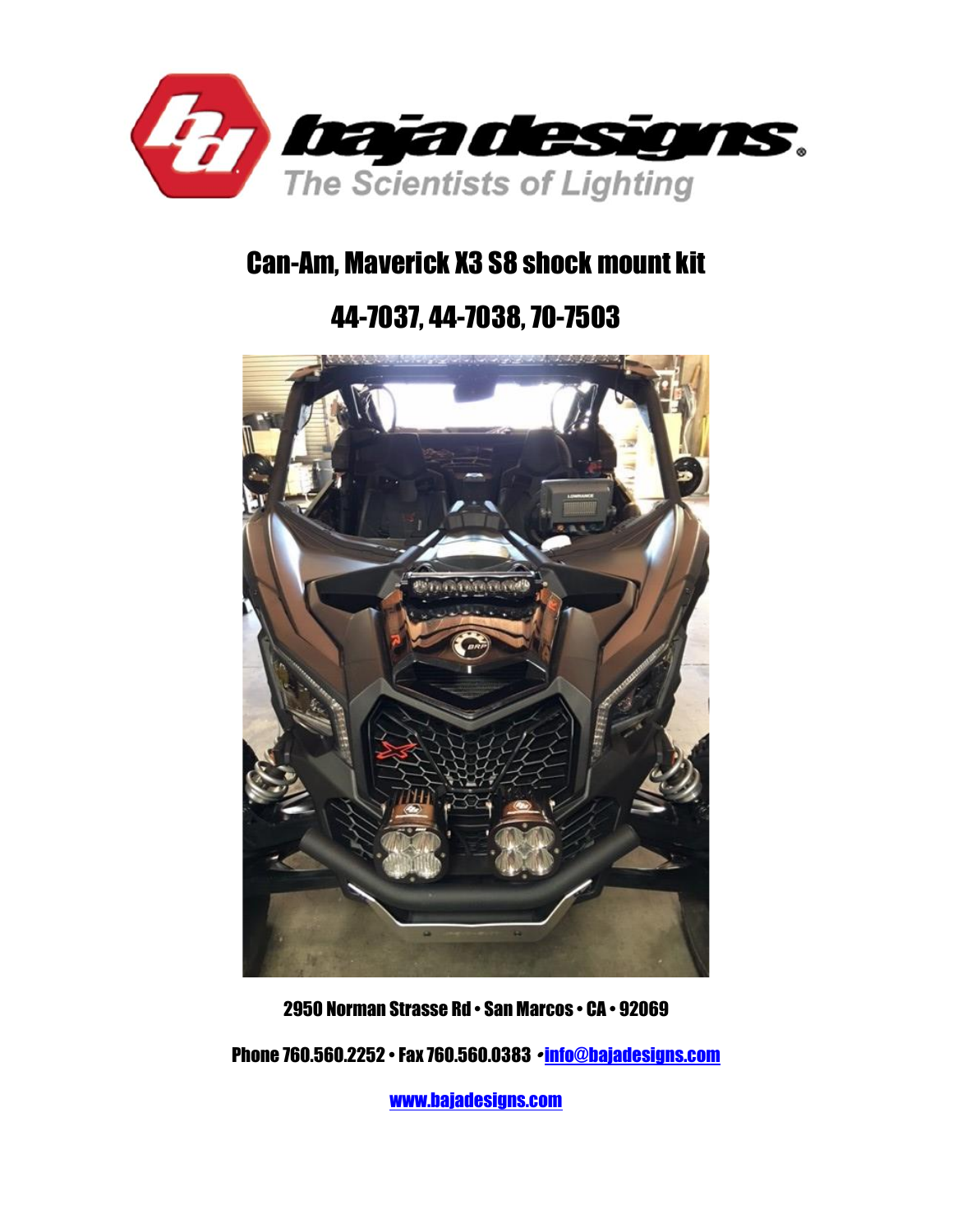

## **LIMITED LIFETIME WARRANTY**

**Baja Designs proudly offers a LIFETIME WARRANTY against manufacturer's defect on all of the products that we manufacture.**

**These are comprehensive warranties; other than the exclusions below – you're covered. If your LED or HID bulb burns out, you're covered. Additionally, cutting off our connector or changing your lenses does not automatically void your warranty.**

#### **Exclusions:**

**Installation errors, abuse, misuse or crash damage. You must be the original owner of the product and be able to supply proof of purchase.**

**Baja Designs manufactures its own products as well as resells products manufactured by others. Baja Designs makes no express or implied warranties on products not manufactured by Baja Designs including without limitation any warranties or merchantability and fitness for a particular purpose. We will however, pass on all warranties made by the manufacturer, who has sole responsibility for performing such warranties.**

**Baja Designs will pay the freight if your product is less than 90 days old, otherwise defective products must be returned to Baja Designs, Inc., freight prepaid. At our option, we will repair or replace items in question and return them at no charge. If the identical product is no longer available we will replace with a similar product of equal value. Baja Designs Inc. will not be responsible for any indirect or consequential damages in connection with defective merchandise.**

#### **Indemnification:**

**Buyer hereby acknowledges off roading, racing and driving at night are dangerous activities and that the products and/or supplies purchased from Baja Designs are used in an inherently dangerous activity that may endanger life and limb; and in no event shall the seller, or seller's heirs and assigns, be held liable for consequential damages, nor shall seller's liability on any claim for damages arising out of or connected with the sale, delivery, or use of purchased products and/or supplies exceed the purchase price of the products and/or supplies.**

**Buyer is responsible for ensuring that it uses the products (and its vehicle) in accordance with all applicable laws, regulations, guidelines, and standards of care. Buyer acknowledges that some products may only be used when off-roading, and Buyer will comply with all vehicle and road safety guidelines. Buyer is solely responsible for (and will indemnify and**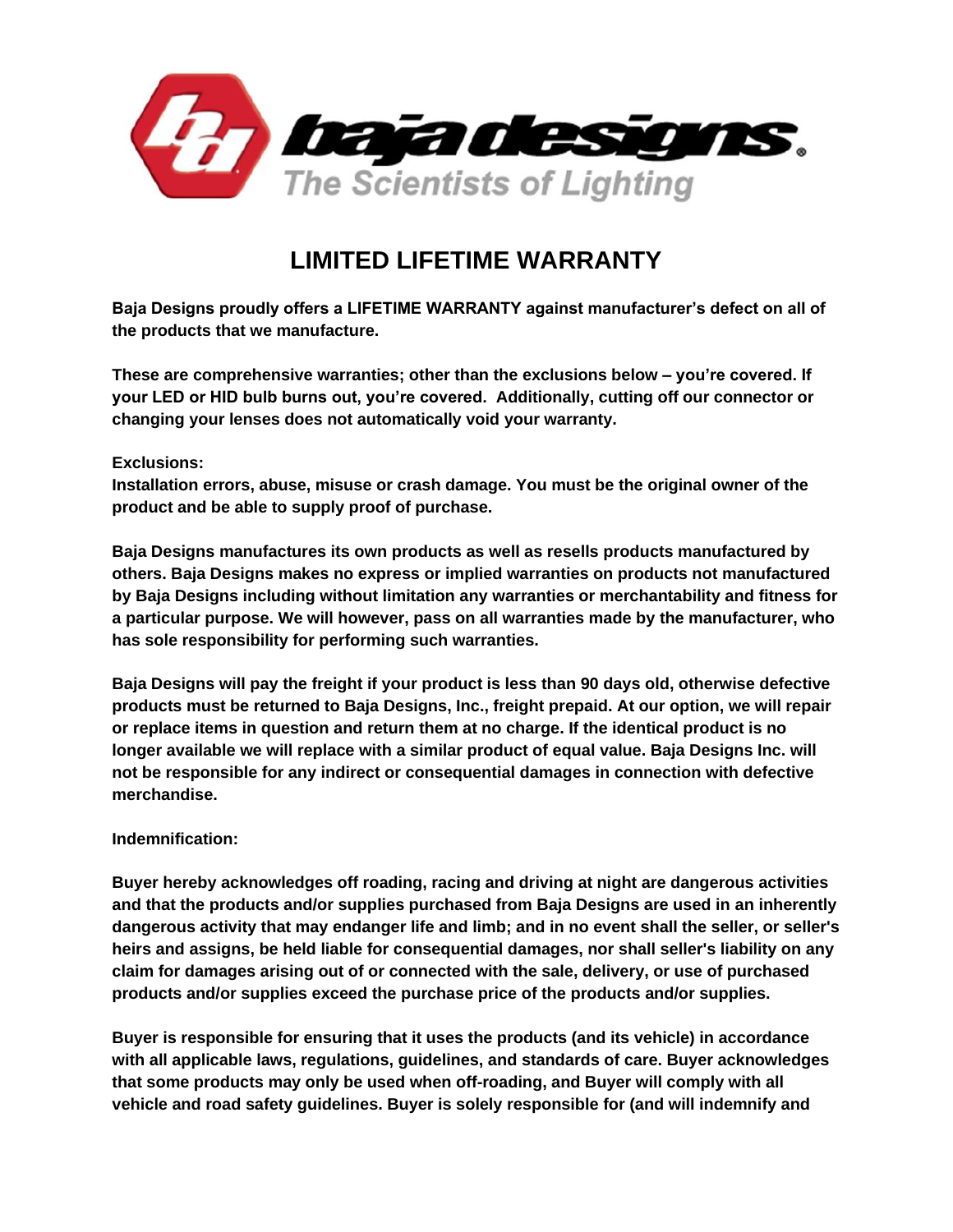

**hold Bestop harmless for) any claims, losses, damages, fines, fees, costs, or other amounts arising out of Buyer's non-compliance with these provisions.** 

#### **Exclusions:**

**Items purchased through a Baja Designs authorized dealer must be returned through the dealer. Only available on LED auxiliary lights and product must be in sellable condition at MSRP. Product that has been damaged in any way after the original purchase date will be excluded from this guarantee.**



### **Instructions for Can-Am, Maverick X3 S8 Shock Mount Kit**





- 1. First start by removing the front panel that covers radiator. Pull gently and it should pop off.
- 2. Once the front panel is taken off, remove two bolts shown in picture 1 above.
- 3. Then install the two brackets, with the washer provided between the bracket and the mounting surface (Photo 2 & 3). Make the brackets tight enough to be able to install the S8 between the two brackets and adjust them.
- 4. Install the S8 between the two brackets. Once the S8 is securely fastened in the brackets, adjust the brackets so the light sits straight and level. Once you are happy with the position of your light tighten the mounting bolts of the brackets.